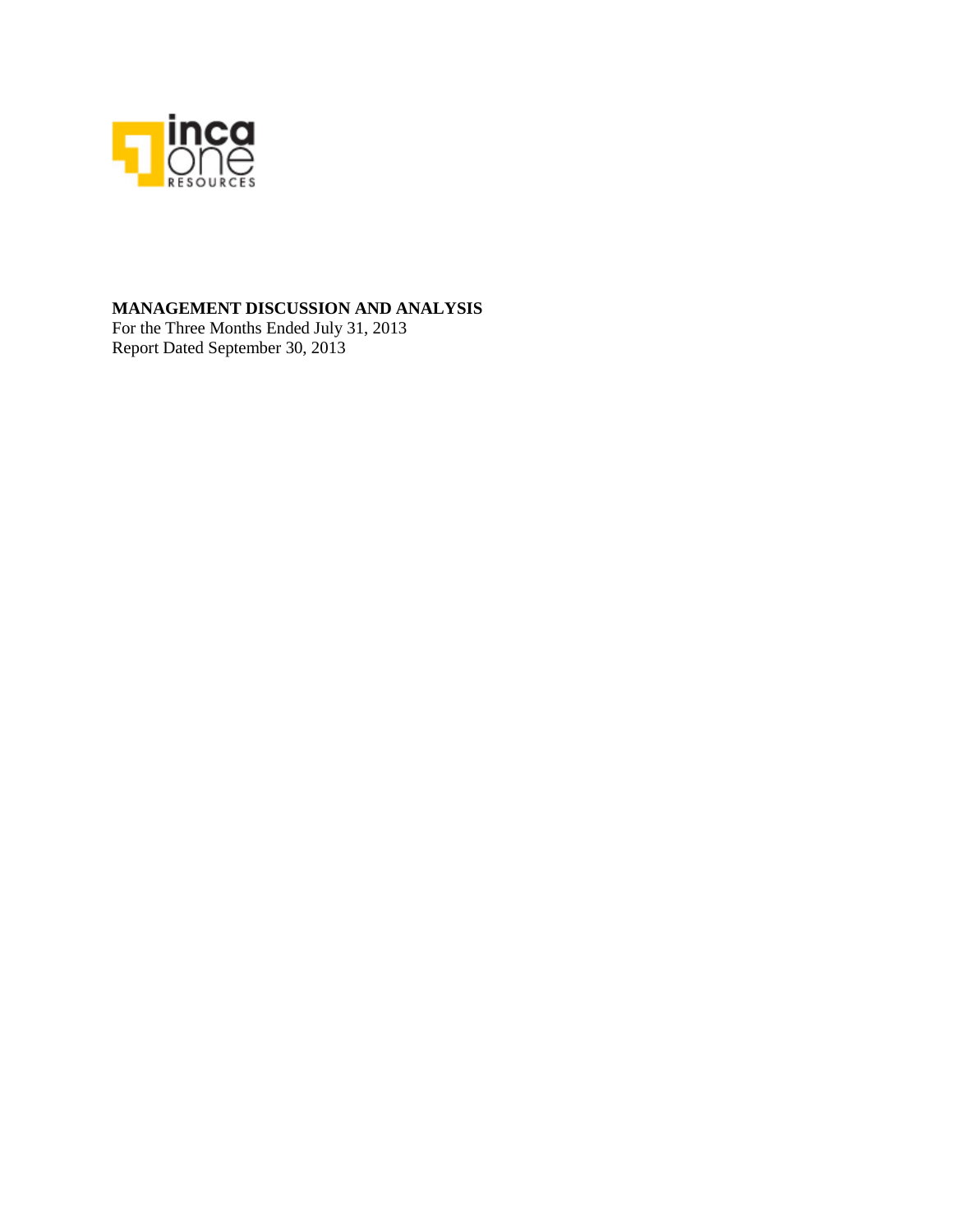Management Discussion & Analysis Three Months Ended July 31, 2013

The following information, prepared as of September 30, 2013, should be read in conjunction with the unaudited condensed interim consolidated financial statements of Inca One Resources Corp. ("the Company" or "Inca One") for the three months ended July 31, 2013 (the "July 2013 Interim Financial Statements").

The July 2013 Interim Financial Statements have been prepared in conformity with International Accounting Standard ("IAS") 34, Interim Financial Reporting, using the same accounting policies as detailed in the Company's audited consolidated financial statements for the year ended April 30, 2013 except as noted in Note 3 to the Interim Financial Statements..

The July 2013 Interim Financial Statements do not include all the information required for complete annual financial statements in accordance with International Financial Reporting Standards ("IFRS"), as issued by the International Accounting Standards Board ("IASB") and interpretations of the International Financial Reporting Interpretations Committee ("IFRIC") and therefore should be read together with the audited annual financial statements for the year ended April 30, 2013 and the related MD&A for the year then ended .

All dollar amounts referred to are expressed in Canadian dollars except where indicated otherwise.

### **General Overview**

Inca One was incorporated under the laws of Canada on November 9, 2005, and is an exploration stage company engaged in the acquisition, exploration and development of mineral properties in Peru. It presently has the right to acquire 100% of the shares of a private Peruvian company which owns a 100% interest in the Las Huaquillas gold-copper property (the "Las Huaquillas Property") located in the Department of Cajamarca in northern Peru. The Company, through its newly incorporated Peruvian subsidiaries, has also recently entered into both an option assignment and a joint venture operating agreement pertaining to a second Peruvian mineral property known as the Corizona Project and has acquired an existing Peruvian mineral processing plant. In addition the Company continues to actively evaluate other potential mineral projects. The Company is listed for trading on the TSX Venture Exchange under the symbol "IO" and on the Frankfurt Stock Exchange under the symbol "SU9.F".

### **The Corizona Project – Mineral Property Option**

Pursuant to an Assignment of Contractual Position Agreement formalized under Peruvian law on January 25, 2013, and amended on May 28, 2013 and June 5, 2013, between the Company and Canadian Mining S.A. ("Canadian Mining"), a privately held Peruvian company, the Company was granted an exclusive right to acquire 100% of a mining lease and purchase option for a mineral property located in Peru in exchange for a cash payment of US\$50,000. The mineral property consists of approximately 259 hectares located in the Lahuaytambo District, Huarochirí province in the Department of Lima, in the area known as Cruz de Laya and La Mina, approximately 85 kilometers from the city of Lima ("the Corizona Project"). Previous work on infrastructure, exploration and engineered mine development has been performed on the Corizona Project and the property is accessible by road with an office, running water and electricity found on site.

The following technical information with respect to the Corizona Project has been reviewed on behalf of the Company by John Buckle, P.Geo., as the Qualified Person.

The Corizona Project contains a large hydrothermal system with gold hosted in a hematite-chlorite-quartz structurally controlled en echelon veins. The veins intruded with rhyo-dacitic dykes in parallel fractures along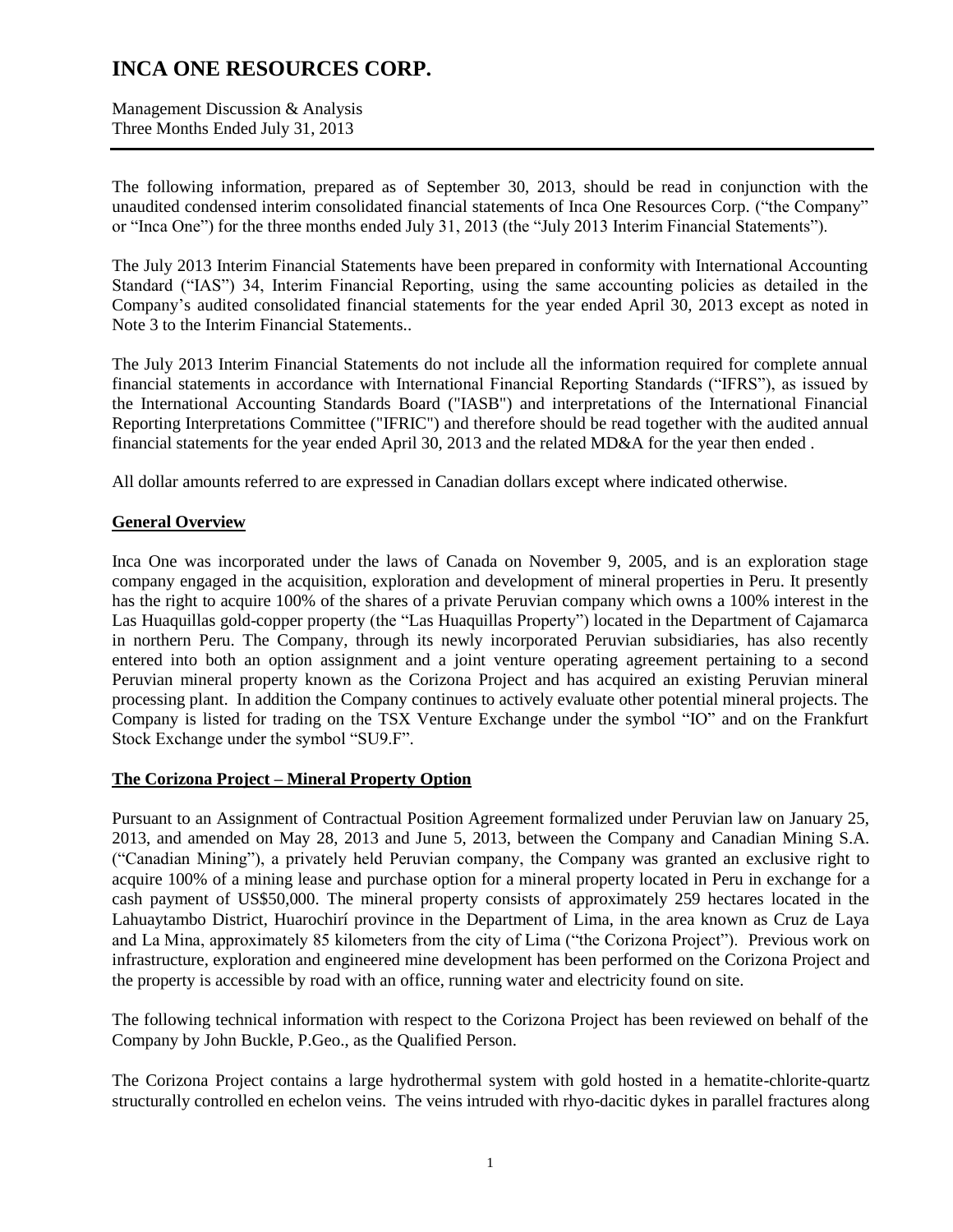Management Discussion & Analysis Three Months Ended July 31, 2013

andesite-dacite tuff volcaniclastic bedding planes. The high grades of gold are associated with quartz-iron oxide and argillic-kaolinitic alteration.

There are eight known veins on the Corizona Project, two of which (Veins B and C) have been partially previously mined withover 200 meters of tunneling and underground workings. Previous work and sampling from these veins have reported consistent grades of more than  $10g/t$  gold over vein widths of 0.5 to 1.5 meters.

In 2010, Mr. Elard Zegarra, a Peruvian engineer, wrote a report on the Corizona Project and although it was not written to NI 43-101 specifications, the study is consistent with previous mining engineering practices. This study produced an accurate survey of the main existing mine workings on Veins B and C. From the historic sampling (non 43-101 compliant) grades averaged 7.57 g/t gold for Vein B over a width of 0.7 meters, from samples taken every 2 meters along the 80 meter length of the previous mine workings and 11.49  $g/t$ gold for Vein C over similar width. Several samples from this previous work reported over 100  $g/t$  gold over 0.2 meters.

Known veins confirm evidence for up to 200 meters vertical above the level of the main adit while remaining open at depth with 1,200 meters strike on 5 separate veins. It should be noted that the potential quantity and grade above the main adit remains conceptual in nature, that there has been insufficient exploration to define a mineral resource and that it is uncertain if further exploration will result in Veins B and C on the Corizona Project being delineated as a mineral resource.

Pursuant to the underlying Mining Lease with Purchase Option Agreement dated January 24, 2013, between Canadian Mining and the Peruvian owner of the mineral property, Sociedad Minera Corizona Limited Liability Lima ("SMRL"), Canadian Mining is entitled to conduct mining activity on, and holds an option to purchase, the Corizona Project until February 27, 2015.

In order to earn its interest in the mineral property option the Company will be required to pay SMRL cash of US\$730,000 at the date of signing the transfer of the concession, US\$730,000 at the date such transfer is registered in the Lima, Peru Mining Registry office and is also required to pay US\$490,000 to Canadian Mining within five days of the date that the option is legally acquired by the Company.

### **The Corizona Project – Joint Operation**

As agreed to in January 2013 but not formalized legally until June 5, 2013, the Company committed to a three year renewable Joint Venture Agreement with Canadian Mining for purposes of further exploration, evaluation, development and operation of the Corizona Project. Pursuant to the terms of this agreement the joint venture will be operated by Canadian Mining and the Company will contribute all of the initial funding in exchange for an 80% share of the Corizona Project's net profits.

On April 28, 2013, Canadian Mining held a Community Assembly and successfully obtained the consent for the use of the surface land for a five-year term from the Community of Llambilla. The Company is extremely pleased with the agreement, as it is integral to the process of obtaining commercial mining permits. Rural communities in Peru are organizations recognized by Peruvian law, comprising of families living on and owning certain territories, linked by ancestral, social, economic and cultural bonds. The Community of Llambilla is the legal owner of the surface land where the Corizona Project is located. Therefore it was extremely important that this authorization was obtained and supported by the local community.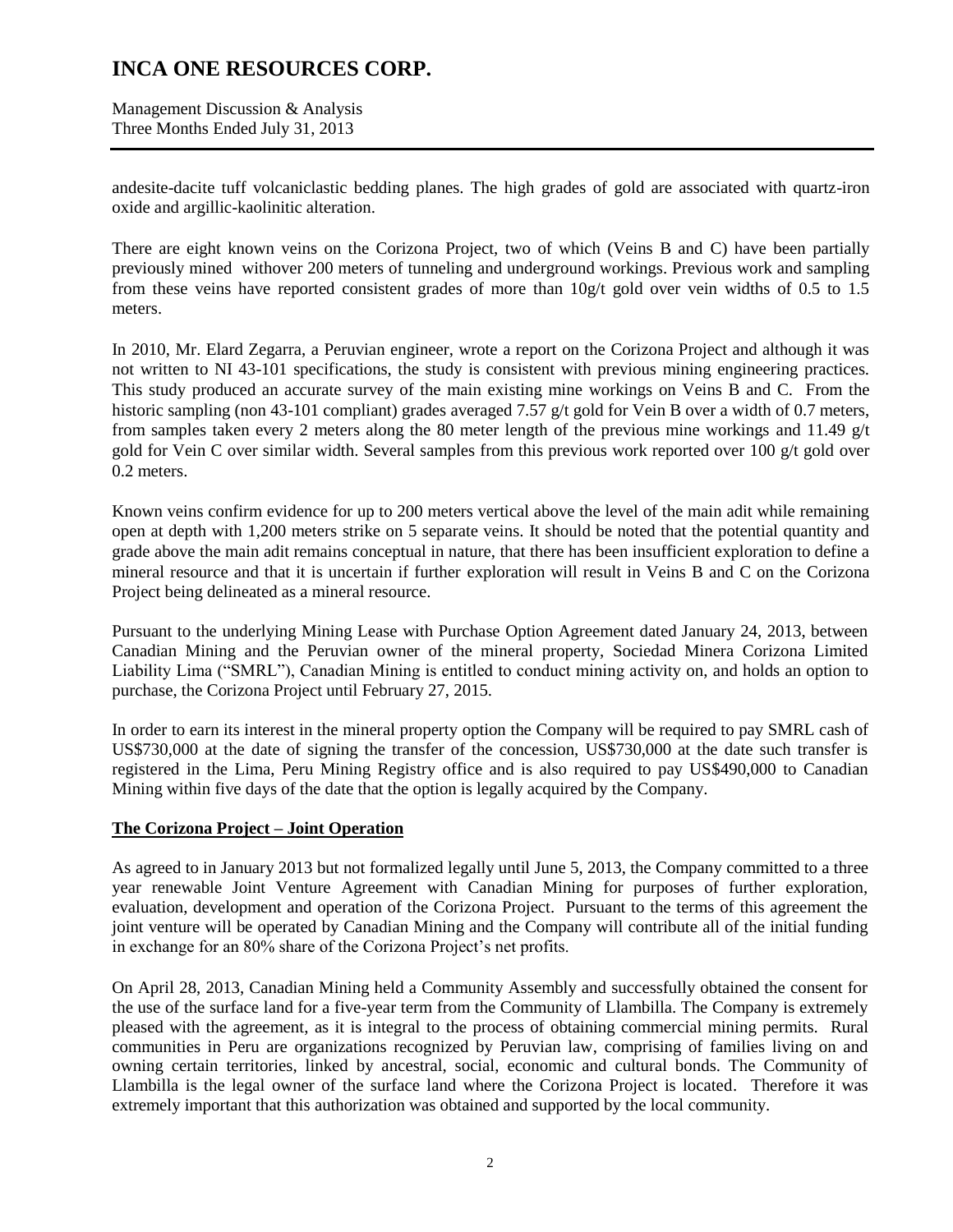Management Discussion & Analysis Three Months Ended July 31, 2013

Following the completion of a formalization process, it is envisioned that the joint operation will be able to explore and produce up to 350 tons of material per day while working towards formal operating permits and authorizations.

Effective March 27, 2013 the Company entered into a Service Provision Agreement with Canadian Mining ("Service Provision Agreement") pursuant to which the Company has since paid cash of US\$25,000 upon the contracting of a toll mill for purposes of processing ore from the Corizona Project.

On April 30, 2013, the Company announced that it and Canadian Mining had commenced preparations for initial bulk sampling from the Los Angeles Vein (formally Vein B). To date blasting, widening and timbering of Level 0 of the Los Angeles Vein has been completed as well as preparing the shaft between Level 0 and Level 2 for access to the vein on Level 2 for bulk sampling. Level 2 of the Los Angeles Vein runs both East and West. Currently a bulk sampling program is underway which includes underground development of Level 3 and extraction of the Los Angeles Vein from Level 2.

On May 7, 2013, the Company and Canadian Mining secured a toll milling agreement with a Peruvian ore processor Grupo Dore to process the bulk sample material produced from the Corizona Project. The agreement states that the Company and Canadian Mining will fulfill all necessary requirements to sell bulk sample material from the Corizona Project, and will pay to Grupo Dore the cost to mill its material, including a capital charge plus a toll milling fee per ton of bulk sample material produced.

Under the terms of the toll milling agreement, the Company and Canadian Mining will transport all material produced at the Corizona Project via truck to Grupo Dore's nearby processing plant located in the Ancon District, north of Lima, just 135 km from the Corizona Project. Material brought to the plant will be systematically sampled for quality assurance and grade control. Inca One has a contract with SGS Labs to assay the samples from the mill site. As samples are taken, metallurgical testing will commence to determine the optimum processing conditions. Time from delivery of the material at the mill to receiving payment is approximately 20 days.

### **Chala One Plant Acquisition**

On June 6, 2013, the Company entered into a Letter of Intent to acquire 100% of a permitted and operational milling facility ("Chala One") in Southern Peru for US\$240,000. Of this amount, US\$150,000 has been paid and the remaining US\$90,000 is expected to be payable within one year, once transfer of the permitted facility is complete. Completion of the acquisition of the milling facility is subject to a number of conditions including completion of a definitive agreement. Pursuant to the Service Provision Agreement, the Company paid cash of US\$59,000, inclusive of value added tax, to Canadian Mining for the provision of sourcing and technical advice with respect to the acquisition of the Chala One plant, and an additional US\$59,000, including tax, is payable once this plant becomes operational. In addition US\$40,000 in additional finder fees was also paid in connection with the acquisition.

The Chala One Plant currently has capacity to process approximately 25 TPD and Inca One intends to begin toll milling high-grade artisanal ore once mill feed is secured. As part of the Plant acquisition due diligence process, Management surveyed local artisanal miners and, based on the responses, the Company believes there will be an abundant supply of high-grade gold ore to process from these local miners.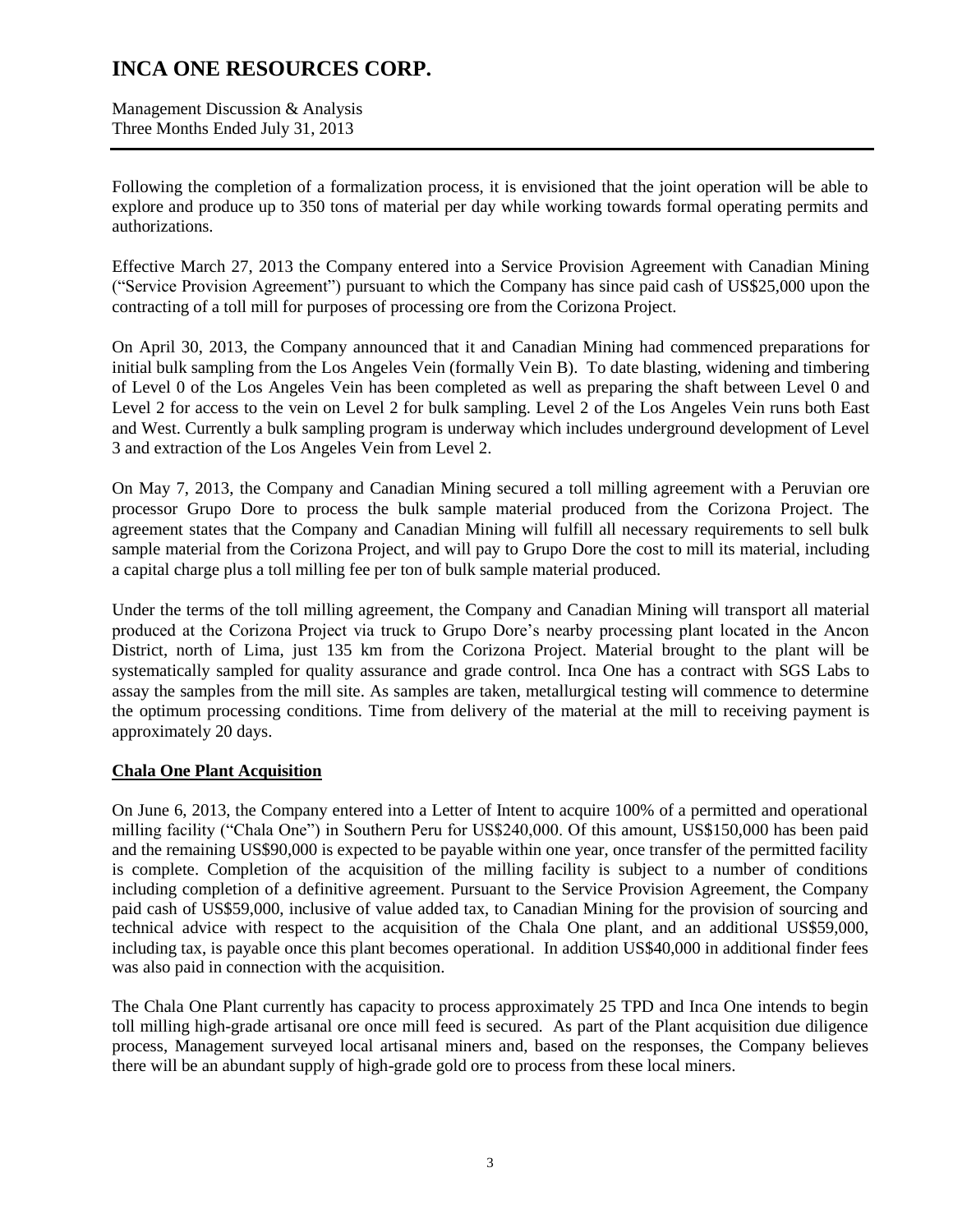Management Discussion & Analysis Three Months Ended July 31, 2013

The Plant is currently processing ore from a nearby concession and recovering  $90 - 92\%$  of the gold in oxides. Inca One intends to immediately increase capacity to 50 TPD by installing a new ball mill, and flotation tanks while applying for commercial permits to incrementally increase capacity up to 350 TPD. The Plant currently sits on 21 hectares of land, and provides ample room for plant expansion. Canadian Mining will be the Manager of the plant's operations.

Inca One believes the Plant purchase is an excellent strategic acquisition that enables cash flow to be used to further the expansion of its Peruvian operations. It also believes that acquiring an existing gold milling facility will save the Company significant capital, time and resources by eliminating the construction and permitting process, which building a new gold processing plant would entail.

The Company has also agreed to pay to Canadian Mining cash of US\$125,000 per plant in stages for sourcing and technical advice leading to the acquisition of each of three additional plants.

### **The Las Huaquillas Property**

On March 25, 2011, the Company through its effectively controlled Peruvian privately held company, Minera Huaquillas S.A.C. ("Minera"), entered into a definitive letter agreement with Rial Minera SAC ("Rial") and its shareholders (collectively the "Optionors") pursuant to which the Company has been granted an option to acquire all of the issued and outstanding shares of Rial (the "Rial Shares"). Rial is a private Peruvian company that owns a 100% interest in the Las Huaquillas Property, which consists of approximately 20,300 hectares of continuous mineral claims located in the Department of Cajamarca in northern Peru. Pursuant to the agreement, the Company can acquire 95% of the Rial Shares, by paying cash of US\$5,000,000; issuing 5,000,000 common shares of the Company; and incurring exploration expenditures of US\$10,000,000 over a period of four years. After completion of the cash and share payments and exploration expenditures, the Company may earn a further 5% of Rial Shares by issuing an additional 3,000,000 common shares to one of the Optionors within 15 days of notice of exercise of the option.

Upon the Company acquiring 95% of Rial Shares, a 1% net smelter royalty shall be payable on all future production. In addition, the Company shall issue to one of the Optionors as bonus payments one common share of the Company per each new ounce of gold or gold equivalent that is found or determined to exist on the Las Huaquillas Property, in excess of 560,000 ounces of gold or gold equivalent, to be delivered upon public announcement of such discovery. With respect to the property, a finder's fee of US\$282,500 and 400,000 common shares are payable to an arm's length party over a period of four years, of which US\$35,625 has been paid and 16,250 common shares have been issued.

On June 13, 2013 the Company announced that, after extensive time and effort, it had received regulatory approval from the Peru Ministry of Energy and Mines of its Environmental Impact Statement ("DIA") which will permit a future drilling program on the Las Huaquillas Property. The DIA is a lengthy document which includes a socio-economic baseline study identifying the direct and indirect potential impacted surface areas, a public participation chapter demonstrating the mechanisms implemented by the Company during its awareness program, a community relations plan, an environmental baseline study, the proposed exploration program, an environmental management program and a closing plan for 20 drill platforms. This was an important milestone for the Company to have achieved.

Pursuant to a January 18, 2012 amended agreement with the Optionors ("Amended Agreement") all option payments due on or after July 26, 2012 were deferred until the drill permits were obtained. The Optionors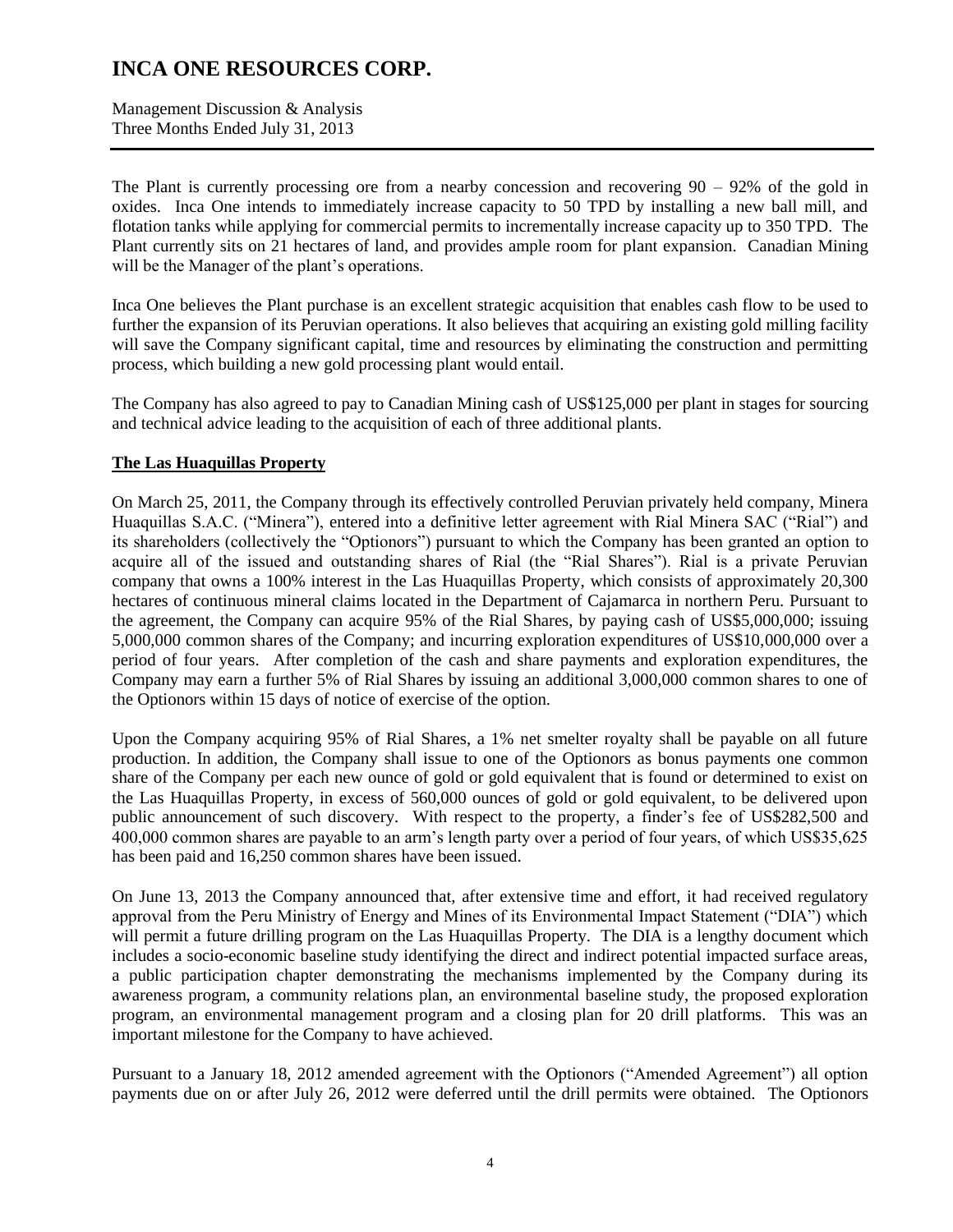Management Discussion & Analysis Three Months Ended July 31, 2013

have agreed to further defer the option payments until such time that a joint venture partner can be found. The Company is working towards formalization of this agreement.

As at July 31, 2013, the Company has incurred acquisition costs of \$714,102 and paid exploration expenditures of \$1,704,272 for a total of \$2,418,374. Acquisition costs consisted of option payments of US\$410,625 and 341,250 common shares with an ascribed value of \$110,512, staking costs of \$49,381 and professional and other costs of \$145,582.

### **About the Las Huaquillas Property:**

The Las Huaquillas Property is located in the Department of Cajamarca in northern Peru. It is easily accessible by road and is situated at a relatively low elevation of between 1,000 to 1,800 meters. During the year ended April 30, 2013, Minera has staked an additional 16,700 hectares of land surrounding the Las Huaquillas Property, increasing the total continuous claim holdings in the area to approximately 20,300 hectares.

As part of Peruvian President Humala's mandate for public investment, \$68 million US dollars will be spent over the span of calendar 2013-2015 on building and improving infrastructure in Northern Peru including rehabilitating roads from Chamaya-Jaen-San Ignacio-Rio Chinchipe near the Peruvian / Ecuador border. This is expected to be a major transformation of approximately 125km of poorly constructed gravel/dirt roads to widened paved roads, and great news for both local residents and foreign operating mining operations.

Currently four international mining companies operate out of Northern Peru: Rio Tinto (La Granja), Newmont (Yanacocha), Anglo American (Michiquillay) and Goldfields (La Cima). Inca One's Las Huaquillas Property is expected to greatly benefit from large-scale investment and construction of modernized roads and power grid.

### **Future Outlook:**

The Company is moving forward with its business plan to further explore and develop Peruvian mineral properties and believes both the Corizona Project bulk sampling program and the Chala One plant acquisition will provide the necessary cash flow to achieve this objective. The Company is also currently working towards formalization of an agreement with the Optionors of the Las Huaquillas property in order to defer option payments until such time as a joint venture partner can be found.

While it intends to raise additional funds through the continuing issue of convertible debentures, in order to execute its business plan the Company expects that future financings will also likely be required, although the ability to complete such on terms acceptable to the Company is uncertain, in particular in view of recent stock market volatility. Management is currently targeting sources of additional financing and will continue to assess and address the implications of recent events in order to ensure that the Company can continue to achieve its long term objectives.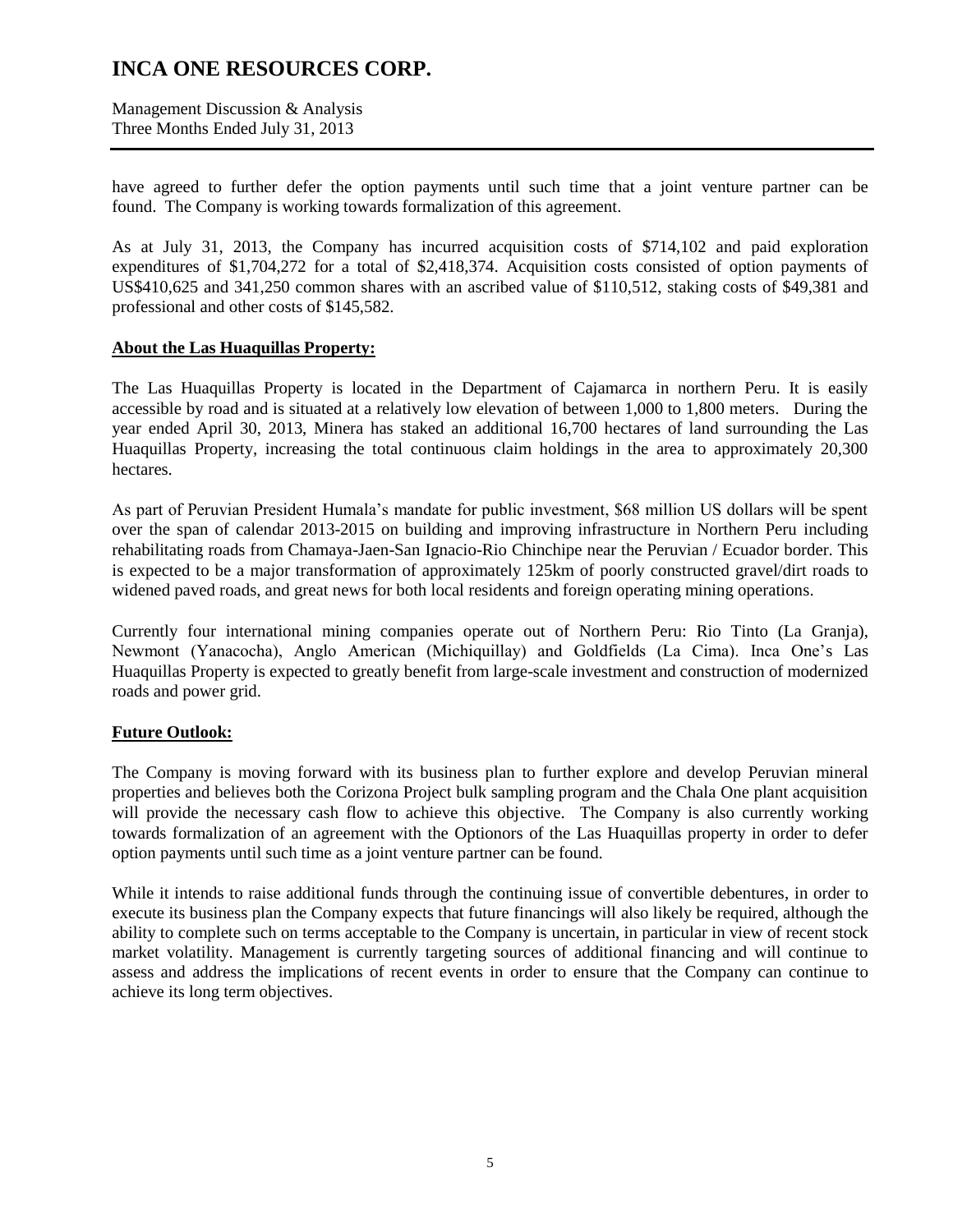Management Discussion & Analysis Three Months Ended July 31, 2013

### **Summary of Quarterly Information**

The following table sets out selected quarterly financial results:

| Quarter ended    | Working<br>Capital<br>(Deficiency) | Deferred<br>exploration /<br>development<br>expenditures | Total assets | Net loss   | Basic loss<br>per share |
|------------------|------------------------------------|----------------------------------------------------------|--------------|------------|-------------------------|
|                  | S                                  | \$                                                       | \$           | \$         | \$.                     |
| July 31, 2013    | (160, 863)                         | 109,185                                                  | 3,189,915    | (345, 914) | (0.01)                  |
| April 30, 2013   | 597,060                            | 153,836                                                  | 3,396,270    | (219, 812) | (0.01)                  |
| January 31, 2013 | 329,422                            | 238,260                                                  | 2,662,312    | (211, 476) | (0.01)                  |
| October 31, 2012 | 760,780                            | 252,884                                                  | 2,886,957    | (272, 236) | (0.01)                  |
| July 31, 2012    | 97,723                             | 352,926                                                  | 1,948,575    | (179, 463) | (0.00)                  |
| April 30, 2012   | 616,545                            | 389,918                                                  | 2,128,195    | (330, 455) | (0.01)                  |
| January 31, 2012 | 1,198,995                          | 319,391                                                  | 2,268,591    | (216, 339) | (0.01)                  |
| October 31, 2011 | 1,710,986                          | 359,353                                                  | 2,423,848    | (243, 038) | (0.01)                  |

The Company's quarterly net losses remained consistent through the quarters except for the quarters ended April 30, 2012, October 31 2012 and July 31, 2013 when share-based payments were recorded. Total assets have increased and working capital has trended downward as funds were expended on exploration, offset by private placement financings in the quarters ended October 31, 2012 and April 30, 2013.

### **Results of Operations**

During the three months ended July 31, 2013, the Company reported a net loss of \$345,914 compared to a net loss of \$179,463 during the three months ended July 31, 2012, representing an increase in loss of \$166,451.

Consulting and management fees in the current quarter decreased by \$36,342 compared to fiscal 2013, with fewer consultants utilized. Office, rent and administration decreased by \$23,405, due to a move to new premises and a change in the recording of accounting support costs which were formerly charged under the office sharing arrangement but are now included in professional fees. Professional fees increased by \$46,272 compared to fiscal 2013 as a result of the above noted change in the recording of accounting support costs as well as accounting and legal services incurred in order to incorporate three new Peruvian subsidiaries and finalize the recent significant number of Peruvian legal agreements.

During the three months ended July 31, 2013, the Company recorded share-based compensation of \$89,197 compared to \$20,555 during the three months ended July 31, 2012. 950,000 stock options were granted during the three months ended July 31, 2013 while no options were granted during the three months ended July 31, 2012 although additional share-based compensation was recorded for the vesting of options which were granted in prior periods.

Transfer agent and shareholder information expense increased in the current quarter by \$86,177 compared to fiscal 2013, primarily due to the increased use of financing expertise in both Canada and Europe, including a one year investor relations agreement entered into on October 5, 2012. Travel, advertising and promotion expenses increased in the current quarter by \$14,227 due to an increase in business related travel.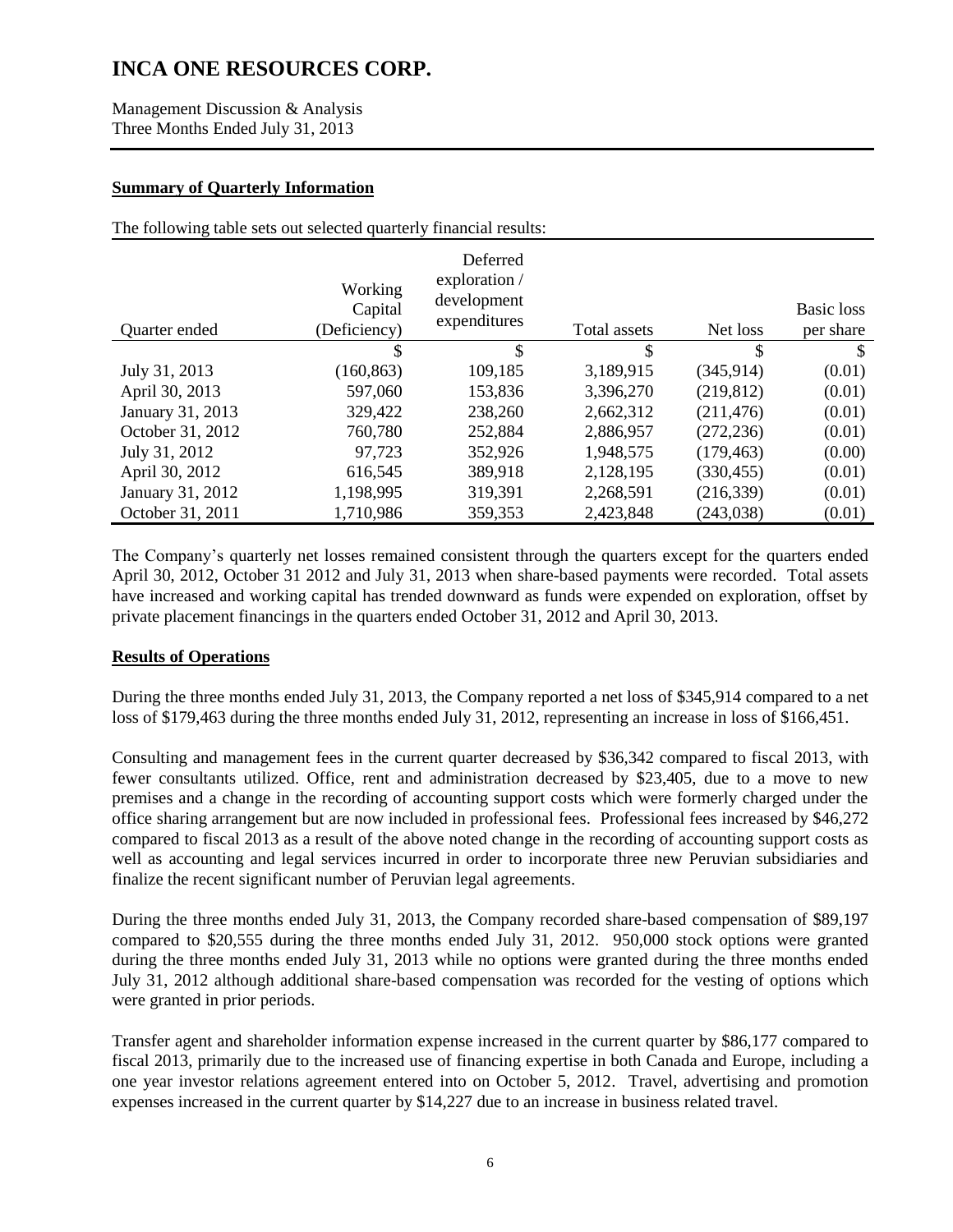Management Discussion & Analysis Three Months Ended July 31, 2013

### **Liquidity and Capital Resources**

To date the Company has had no revenue producing operations from which it can internally generate funds. The Company has financed its operations and met its capital requirements primarily through the issuance of capital stock by way of private placements and the exercise of share purchase warrants previously issued. As at July 31, 2013, the Company had cash and cash equivalents of \$65,459 representing a decrease of \$619,265 compared with cash and cash equivalents of \$684,724 at April 30, 2013.

During the quarter ended July 31, 2013 the Company continued to advance funds to the Corizona Project for purposes of a bulk sampling program. In June 2013 the Company also started the process of acquiring and refurbishing the Chala One gold milling facility which it intends to start operating in September 2013. It is intended that revenue will soon be generated from these two operations.

The Company reported working capital deficiency of \$160,863 at July 31, 2013 as compared to working capital of \$534,342 as at April 30, 2013, representing a decrease in working capital of \$695,205 resulting from the final costs of acquiring the Las Huaquillas Property DIA, the acquisition and development costs on the Corizona Project, the investment in the Chala One plant and general and administrative expenditures.

On June 21, 2013, the Company announced a Debenture offering of up to \$600,000 in principal. The debentures will be sold in units of \$25,000, have a term of 5 years from the regulatory closing date, and bear interest at the rate of 10% per annum, calculated and paid quarterly in arrears. Gross proceeds of \$200,000 have since been received from the issue of these debenture units. During the first year of the term of the Debentures, at the Unit holders option, 20% of the principal may be converted into common shares of the Company at a price per share (the "Conversion Price") based on the Volume Weighted Average Trading Price (VWATP) of the Company's shares on the TSX Venture Exchange over a period of 10 consecutive trading days prior to conversion as follows:.

- If the VWATP is equal to or less than  $$0.10$ , the Conversion Price will be  $$0.10$ .
- If the VWATP is greater than \$0.10 but less than \$0.20, the Conversion Price will be the VWATP.
- If the VWATP is equal to or greater than  $$0.20$ , the Conversion Price will be  $$0.20$ .

The proceeds of the Debenture offering will be used for the exploration and development of the Company's properties in Peru and to pay for improvements to the Chala One Plant. Management also intends to finance operating costs over the next year with funds derived from the Debenture offering and its joint venture share of net profits from its Corizona Project and Chala One Plant interest but there is no certainty that these funds will be received.

In June 2013 the Las Huaquillas drill permits were received and option payments became payable at that time pursuant to the Las Huaquillas Amended Option Agreement. However the Optionors have now agreed to defer the option payments until such time that a joint venture partner can be found. The Company is working towards formalization of this agreement.

Other than the June 2013 Debenture offering and the August 2013 loan from a shareholder, the Company has no long-term debt and is not subject to any capital requirements imposed by a regulator.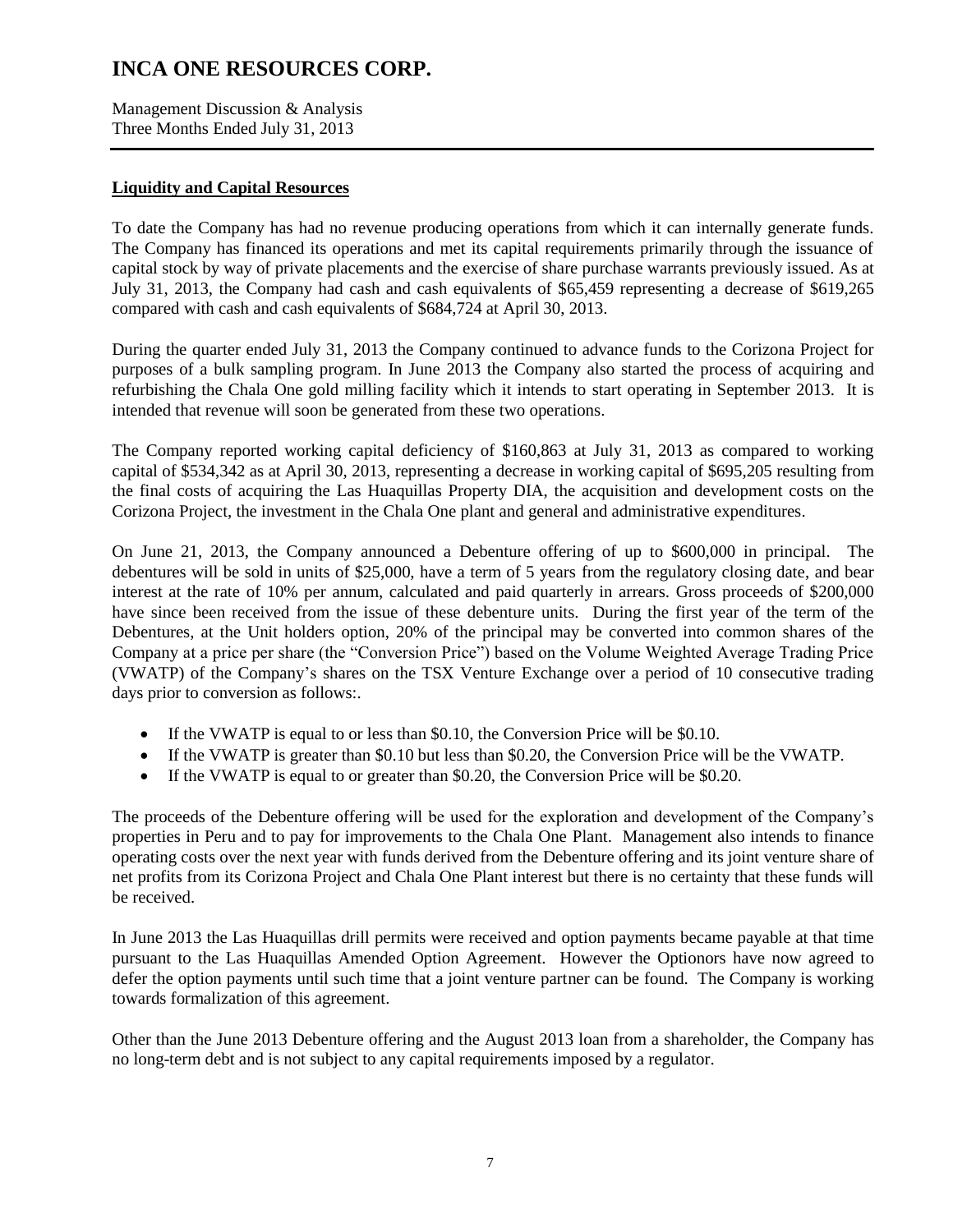Management Discussion & Analysis Three Months Ended July 31, 2013

### **Capital Expenditures**

During the three months ended July 31, 2013, the Company incurred \$83,789 (2012 – \$nil) with respect to its Corizona Project, \$25,396 (2012 – \$352,926) for Las Huaquillas exploration and evaluation expenditures, and  $$350,008 (2012 - $2,841)$  for the purchase of plant and equipment.

### **Financings**

On June 21, 2013, the Company announced a Debenture offering for gross proceeds of up to \$600,000. The details of the Debenture offering are discussed above in the "Liquidity and Capital Resources" section. Gross proceeds of \$150,000 have been received from the issue of Debenture units as of July 31, 2013. Subsequent to July 31, 2013, additional gross proceeds of \$50,000 have been received. Professional fees of \$4,815 have been incurred in connection with the Debenture offering.

On August 13, 2013, a shareholder of the Company advanced to the Company \$100,000, payable on demand with an interest rate of 20% per annum calculated and paid quarterly in arrears.

### **Summary of Outstanding Share Data**

As at the date of this MD&A, the Company had 43,489,174 common shares issued and the following options and warrants outstanding:

| Options                  | <b>Exercise Price</b> | <b>Expiry Date</b> | Vesting<br>Provisions |
|--------------------------|-----------------------|--------------------|-----------------------|
| #                        | \$                    |                    |                       |
| $311,000$ <sup>(1)</sup> | 0.135                 | February 18, 2015  | Vested                |
| 480,000 $^{(1)}$         | 0.125                 | April 7, 2015      | Vested                |
| 150,000                  | 0.250                 | February 9, 2017   | Vested                |
| 250,000                  | 0.150                 | October 5, 2017    | Vested                |
| 775,000                  | 0.150                 | October 30, 2017   | Vested                |
| 20,000                   | 0.150                 | December 12, 2017  | Vested                |
| 950,000                  | 0.150                 | May 30, 2018       | Vested                |
| 124,000                  | 0.220                 | September 23, 2020 | Vested                |
| 316,000                  | 0.500                 | May 13, 2021       | Vested                |
| 780,000                  | 0.430                 | July 11, 2021      | Vested                |
| 4,156,000                | 0.231                 |                    |                       |

### **(a) Stock Options:**

(1) Of these options, 18,000 and 21,000 previously held in escrow respectively were released on September 23, 2013.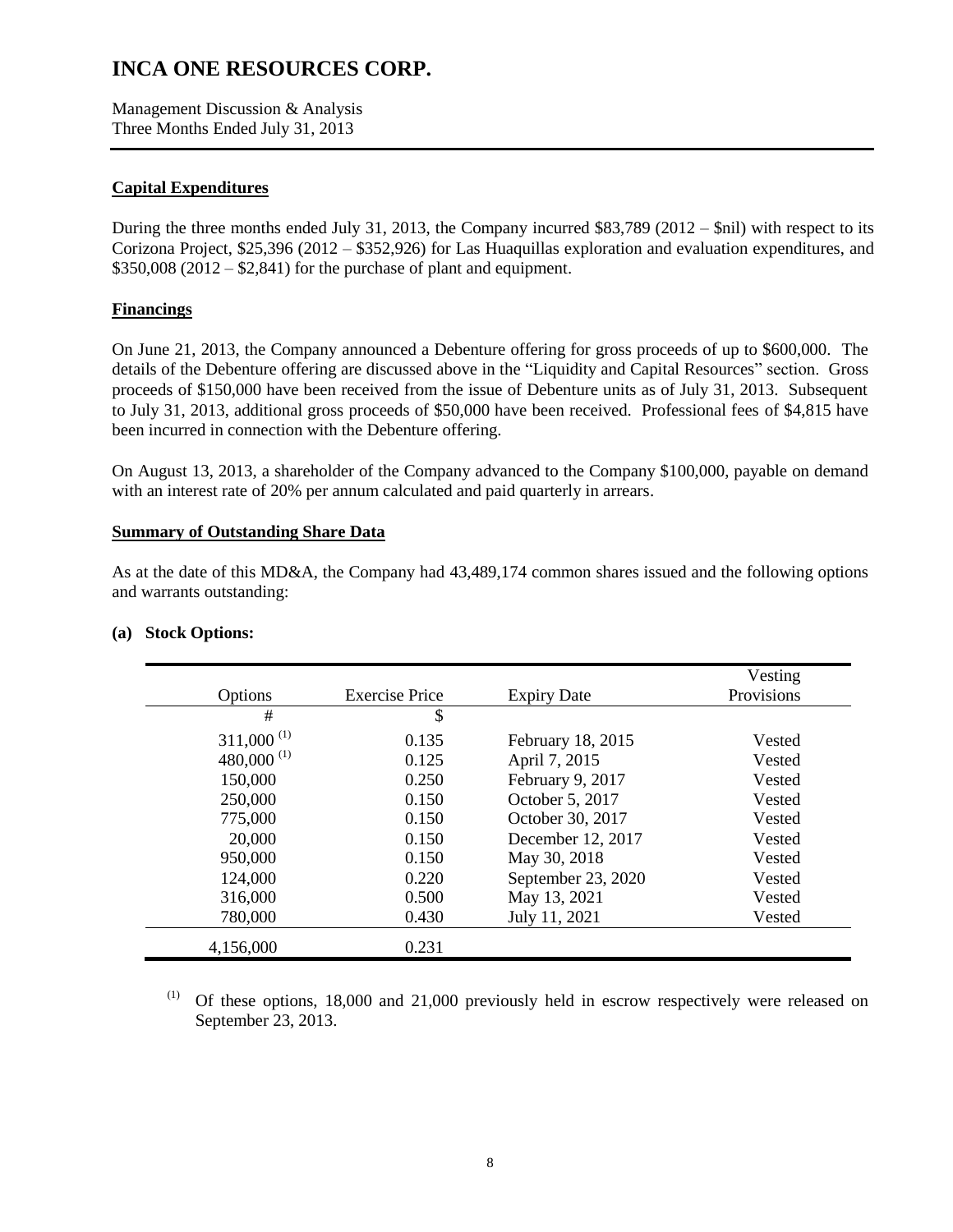Management Discussion & Analysis Three Months Ended July 31, 2013

### **(b) Warrants:**

| Warrants   | <b>Exercise Price</b> | <b>Expiry Date</b> |
|------------|-----------------------|--------------------|
| #          | P                     |                    |
| 4,698,500  | 0.200                 | October 12, 2013   |
| 10,125,800 | 0.200                 | April 5, 2016      |
| 14,824,300 |                       |                    |

### **Transactions with Related Parties**

### **(a) Related Party Transactions**

The Company incurred charges to directors and officers, former directors and officers, or to companies associated with these individuals as follows:

| Three months ended July 31,                    | 2013   | 2012   |
|------------------------------------------------|--------|--------|
|                                                |        |        |
| Accounting fees                                | 28,696 |        |
| Consulting and management fees                 | 24,000 | 31,500 |
| Legal fees and deferred financing costs        | 8,887  | 2,000  |
| Office, rent and administration <sup>(1)</sup> |        | 32,600 |
|                                                | 61.583 | 66,100 |

(1) Of these fees, \$nil was allocated to the former CFO of the Company for the three months ended July 31, 2013 (2012 – \$7,500).

### **(b)** C**ompensation of Key Management Personnel**

The Company's key management personnel has authority and responsibility for planning, directing and controlling the activities of the Company and includes the Directors, President and Chief Financial Officer. Compensation in respect of services provided by key management consists of management fees paid to the President, accounting and administration fees paid to companies in which the CFO is, or former CFO was, an associate, and by the issue of options.

| Three months ended July 31,                        | 2013   | 2012   |
|----------------------------------------------------|--------|--------|
|                                                    |        |        |
| Management, accounting and CFO administration fees | 52,696 | 39,000 |
| Share-based payments                               | 32,367 | 39,819 |
|                                                    | 85,063 | 78,819 |

There was no other compensation paid or payable to key management for employee services.

### **(c) Related Party Balances**

All related party balances payable are non-interest bearing and payable on demand and are comprised of \$27,723 (April 30, 2013 – \$10,080) payable to the President for travel expenses, \$8,849 (April 30, 2013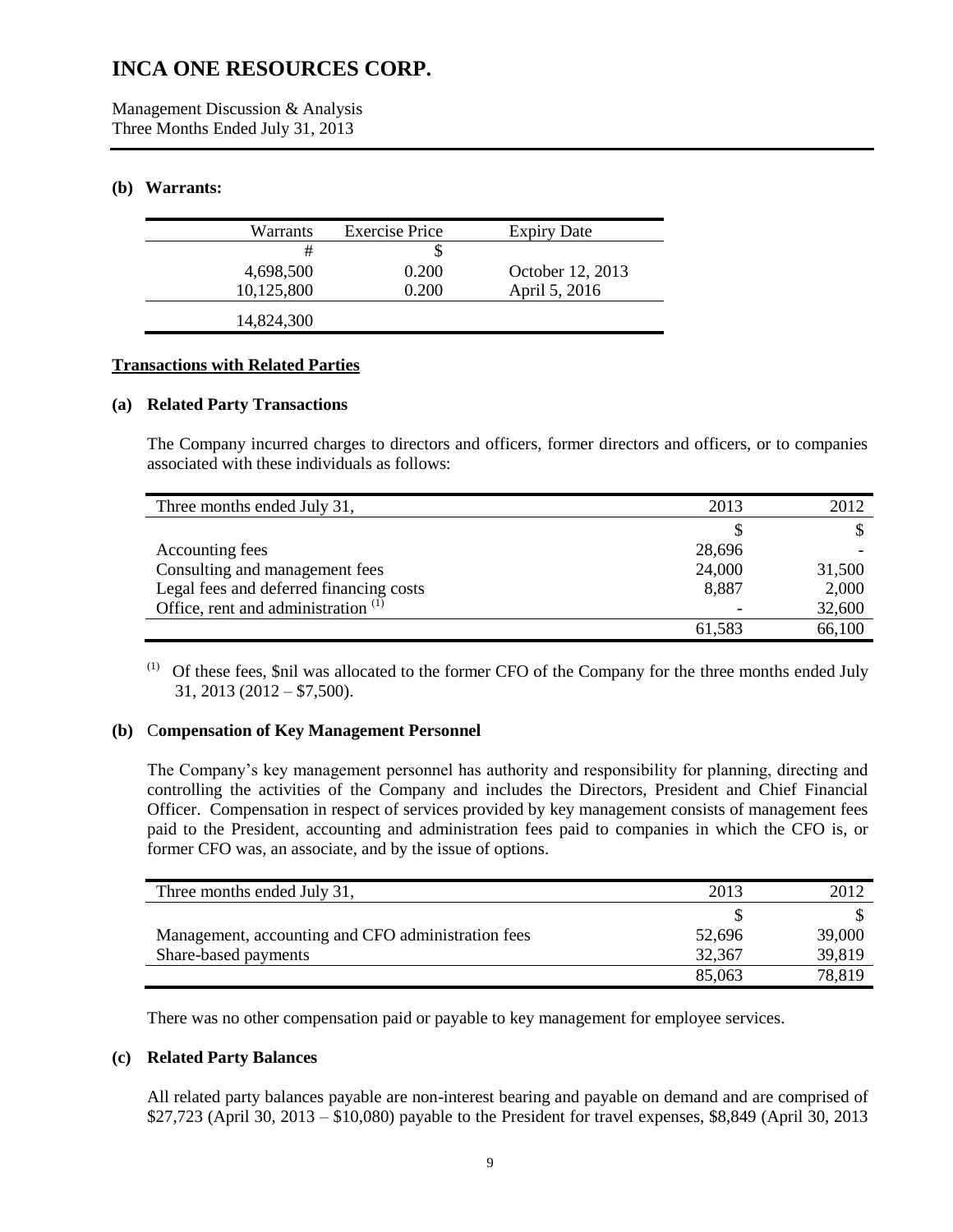Management Discussion & Analysis Three Months Ended July 31, 2013

> – \$8,836) payable to the President for management fees, and \$14,399 (April 30, 2013 – \$7,371) payable to a Company controlled by a director and in which the CFO is an associate.

### **Commitments**

In addition to the commitments outlined previously in this document the Company has a consulting agreement with a company controlled by the President of the Company whereby it has committed to pay a fixed monthly management fee of \$8,000. Additional fees may be payable if certain conditions exist upon eventual termination of the contract.

### **Financial Instruments**

As at July 31, 2013, the Company's financial instruments consist of cash and cash equivalents, receivables and accounts payable and accrued liabilities. The carrying values of these financial instruments approximate their fair values because of their short term nature and/or the existence of market related interest rates on the instruments. The Company has no financial instrument assets or liabilities recorded in the statements of financial position at fair value.

Cash and cash equivalents are held as cash deposits or investments in guaranteed investment certificates ("GICS") at banks within Canada. The GICs when held are immediately redeemable and their fixed terms do not exceed one year. The Company also holds cash at respected Peruvian banks. The Company does not invest in asset-backed commercial paper and does not expect any credit losses.

A portion of the Company's financial assets and liabilities is denominated in foreign currencies giving rise to risks from changes in foreign exchange rates. The Company holds cash in Canadian, United States and Peruvian currencies as required by forecasted expenditures. The Company's main risk is associated with the fluctuations in the US dollar and the Peruvian New Sol ("Sol"). The Company has determined that an effect of a 10% increase or decrease in the US dollar and Sol against the Canadian dollar as at July 31, 2013 would result in an insignificant change to the comprehensive loss for the three months ended July 31, 2013. At July 31, 2013, the Company had no hedging agreements in place with respect to foreign exchange rates.

Liquidity risk is the risk that the Company will incur difficulties meeting its financial obligations as they come due. The Company's approach to managing liquidity is to ensure, as best as possible, that it will have sufficient cash to meet its liabilities when due, under both normal and stressed conditions.

Management believes that as at July 31, 2013 the Company is not exposed to significant credit or interest risks arising from these financial instruments.

### **Subsequent Event**

On August 13, 2013, a shareholder of the Company advanced to the Company \$100,000, payable on demand with an interest rate of 20% per annum calculated and paid quarterly in arrears.

### **Off-Balance Sheet Arrangements**

The Company has not entered into any off-balance sheet arrangements.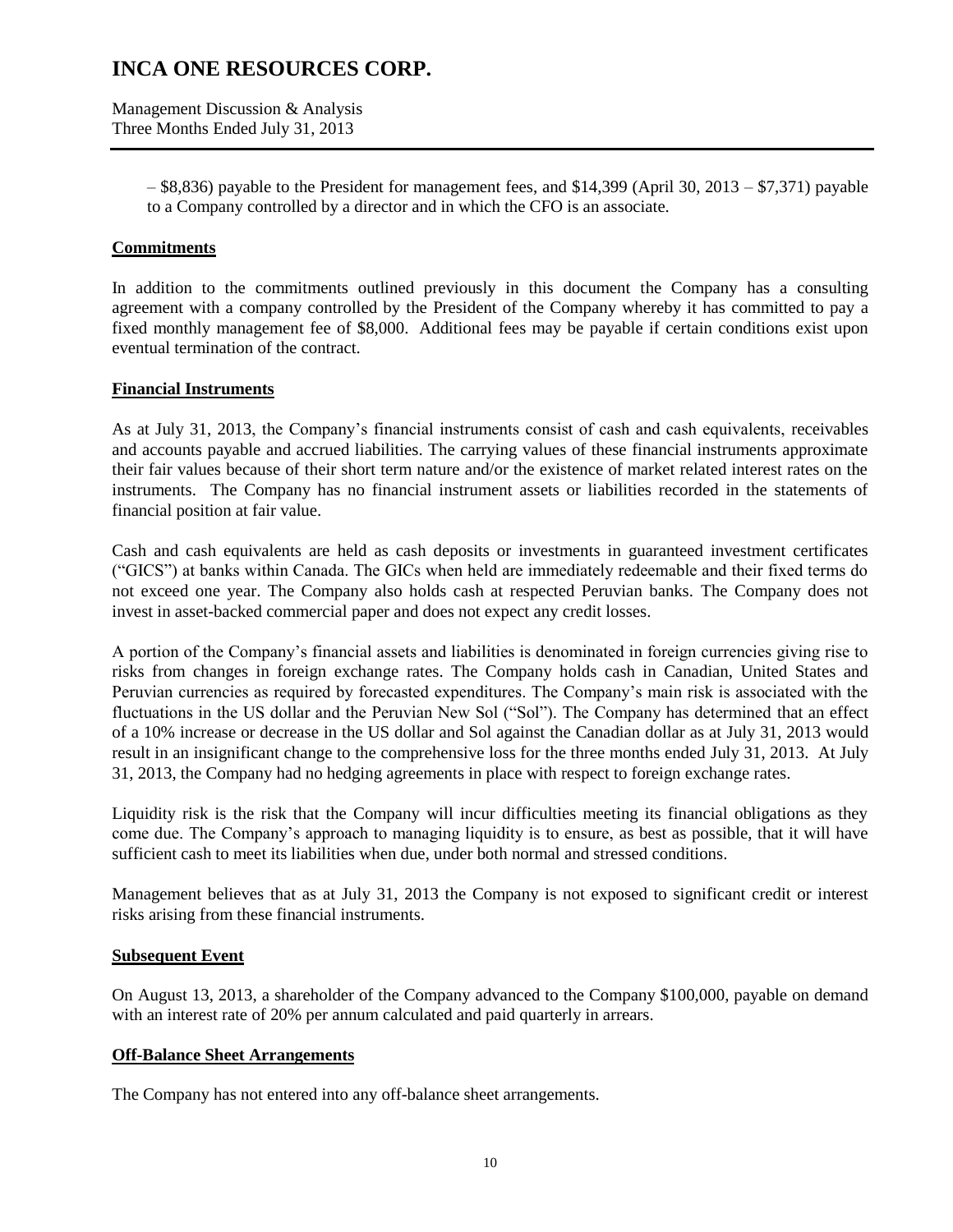Management Discussion & Analysis Three Months Ended July 31, 2013

### **Critical Accounting Policies and Estimates**

The preparation of these financial statements in conformity with IFRS requires management to make certain critical accounting estimates and to exercise judgment in applying the Company's accounting policies. Estimates and judgments are continually evaluated based on historical experience and other factors, including expectations of future events that are believed to be reasonable under the circumstances. In the future, actual experience may differ from these estimates and assumptions. The areas involving a higher degree of judgment or complexity where assumptions and estimates are significant to the financial statements include the going concern assumption, the economic recoverability and probability of future economic benefits of mineral property interests, commencement of commercial production, functional currency, and share-based compensation.

### **Risks and Uncertainties**

Natural resources exploration, development, production and processing involve a number of business risks, some of which are beyond the Company's control. These can be categorized as operational, financial and regulatory risks.

Operational risks include: the Company may not be able to find and develop resources economically, the Company cannot guarantee title to its properties, the Company may have difficulty in marketing production and services, the Company must manage changing governmental laws and regulations, the Company may have difficulty in hiring and retaining skilled employees and contractors, environmental hazards (including discharge of pollutants or hazardous chemicals), industrial accidents and occupational and health hazards, mechanical failures, the unavailability of materials and equipment, pit slope failures, unusual or unexpected rock formations, poor or unexpected geological or metallurgical conditions, poor or inadequate ventilation, failure of mine communication systems, poor water condition, interruptions to gas and electricity supplies, human error and adverse weather conditions, there is no assurance that the Company will acquire additional mineral properties and any acquisitions may expose the Company to new risks, and the mining industry is intensely competitive for the acquisition of new properties, access to capital and hiring of skilled personnel. The Company continuously monitors and responds to changes in these factors and seeks to adhere to all regulations governing its operations.

Financial risks include commodity prices, interest rates and fluctuating foreign exchange rates, all of which are beyond the Company's control. Additional financial risks are the Company's ability to raise capital to continue funding its operations.

Regulatory risks include the possible delays in getting regulatory approval to, and permits for, the transactions that the Board of Directors believe to be in the best interest of the Company, and include increased fees for filings, the introduction of ever more complex reporting requirements the cost of which the Company must meet in order to maintain its exchange listing.

### **Cautionary Note Regarding Forward-Looking Information**

This MD&A contains forward-looking statements. All statements, other than statements of historical fact, constitute "forward-looking statements" and include any information that addresses activities, events or developments that the Company believes, expects or anticipates will or may occur in the future including the Company's strategy, plans or future financial or operating performance and other statements that express management's expectations or estimates of future performance.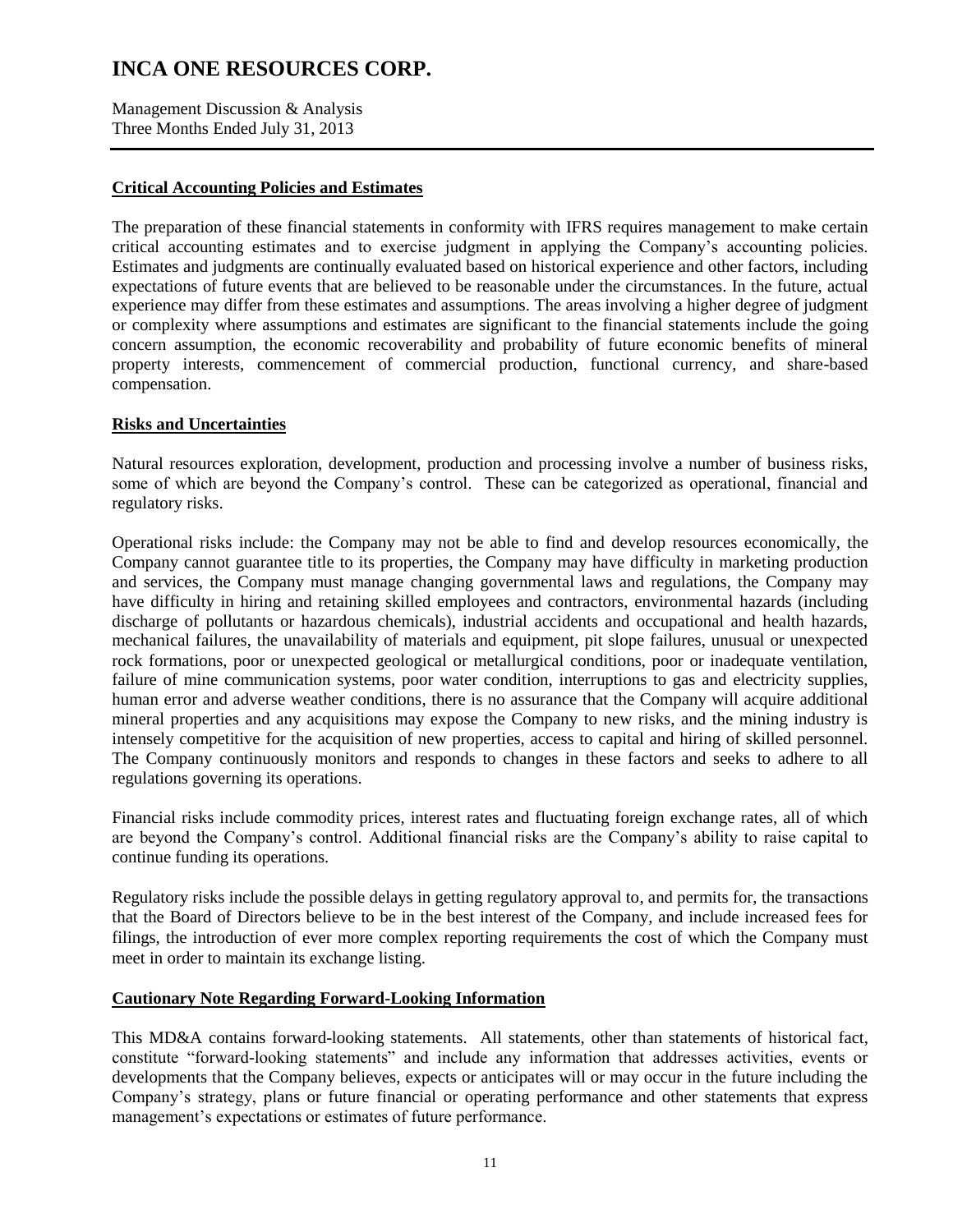Management Discussion & Analysis Three Months Ended July 31, 2013

Forward-looking statements are generally identifiable by the use of the words "may", "will", "should", "continue", "expect", "anticipate", "estimate", "believe", "intend", "plan" or "project" or the negative of these words or other variations on these words or comparable terminology. All such forward-looking information and statements are based on certain assumptions and analyses made by the Company's management in light of their experience and perception of historical trends, current conditions and expected future developments, as well as other factors management believes are appropriate in the circumstances. These statements, however, are subject to known and unknown risks, uncertainties and other factors that may cause the actual results, level of activity, performance or achievements of the Company to be materially different from those expressed, implied by or projected in the forward-looking information or statements. Important factors that could cause actual results to differ from these forward-looking statements include but are not limited to: risks related to the exploration and potential development of the Company's projects, risks related to international operations, the actual results of current exploration activities, conclusions of economic evaluations, changes in project parameters as plans continue to be refined, future prices of minerals, as well as those factors discussed in the sections relating to risk factors of the Company set out in this MD&A.

There can be no assurance that any forward-looking statements will prove to be accurate, as actual results and future events could differ materially from those anticipated in such statements. Accordingly, the reader should not place any undue reliance on forward-looking information or statements. Except as required by law, the Company does not intend to revise or update these forward-looking statements after their date of issue or to revise them to reflect the occurrence of future unanticipated events.

### **Disclosure Controls and Procedures**

In connection with National Instrument 52-109 (Certificate of Disclosure in Issuer's Annual and Interim Filings) ("NI 52-109"), the Chief Executive Officer and Chief Financial Officer of the Company have filed a Venture Issuer Basic Certificate with respect to the financial information contained in the unaudited condensed interim consolidated financial statements and this accompanying MD&A for the three months ended July 31, 2013 (together the "Interim Filings").

In contrast to the full certificate under NI 52-109, the Venture Issuer Basic Certificate does not include representations relating to the establishment and maintenance of disclosure controls and procedures and internal control over financial reporting, as defined in NI 52-109. For further information the reader should refer to the Venture Issuer Basic Certificates filed by the Company with the Interim Filings on SEDAR at www.sedar.com.

#### **Additional Disclosures for Venture Issuers without Significant Revenue**

As the Company has not had significant revenue from operations in any of its last two financial periods, the following is a breakdown of the material costs incurred during the three months ended July 31, 2013 and  $2012$ 

|                                                   | 2013    | 2012    |
|---------------------------------------------------|---------|---------|
|                                                   |         |         |
| Deferred exploration and development expenditures | 109,185 | 352,926 |
| Administrative expense                            | 340,628 | 183,781 |